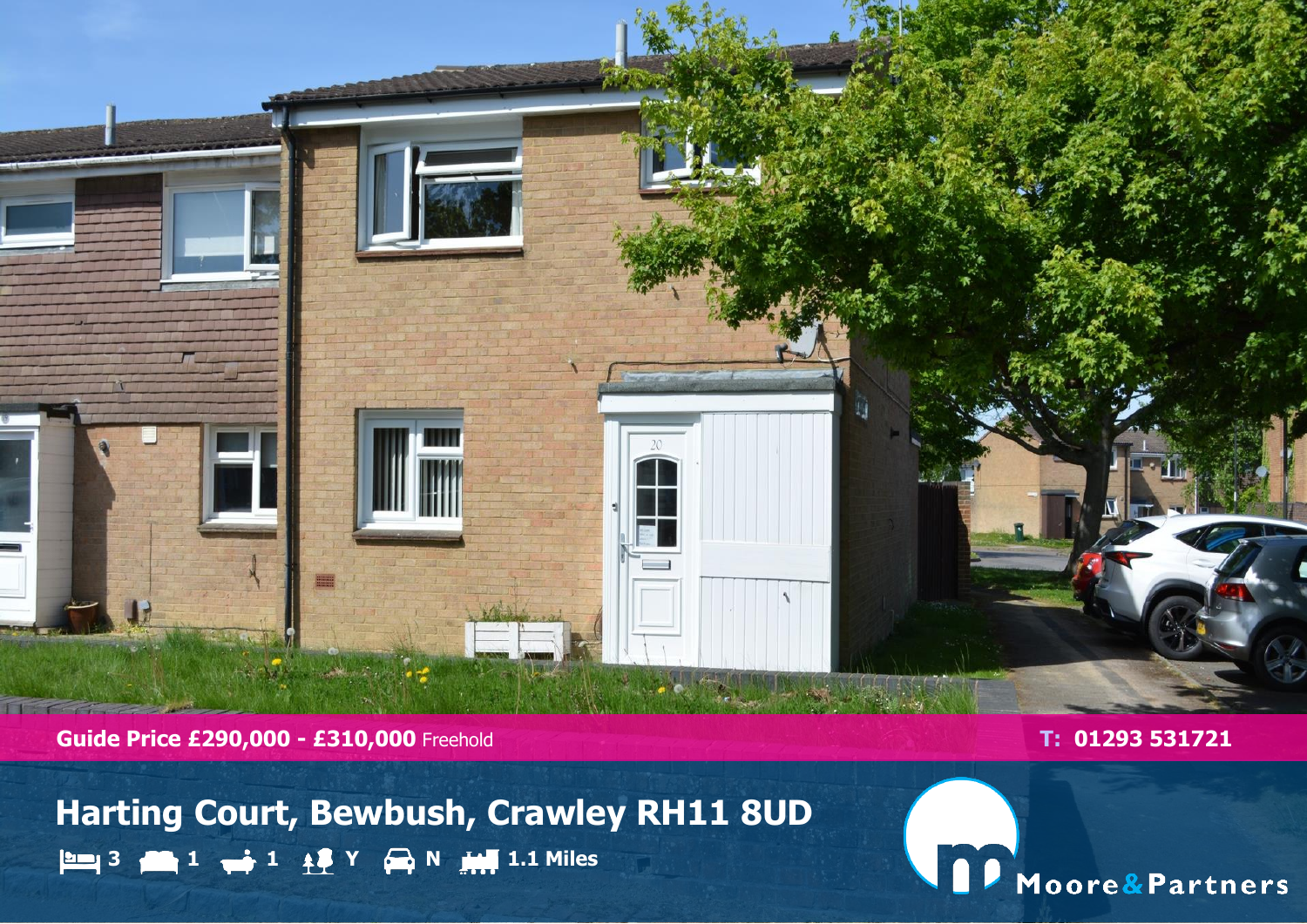## **Guide Price £290,000 - £310,000.**

**This very well presented and spacious three-bedroom end of end terraced family home benefits from a generous rear aspect lounge/diner, modern kitchen, downstairs w/c, modern bathroom suite, and a generous rear garden with side access.**

This well presented three-bedroom terraced property is located within the very desirable area of Bewbush. Providing excellent access to both Ifield and Crawley train station, Gatwick Airport, M23 north and south bound, several excellent schools and a range of local amenities. The property has been upgraded by the current owners. This property offers spacious living accommodation with the added benefit of a downstairs W/C making this an ideal family home for those needing to be close to multiple transport links, whilst being in a much sought after and convenient location.

A pathway leads to the front door giving access into the entrance porch and a further door leads into the entrance hall. Within the entrance hall there is under stairs storage space as well as doors to all ground floor rooms. The ground floor WC has a white suite with a window to the side. The very generous combined lounge/diner provides a built-in storage cupboard and enjoys views out over the rear garden. To the rear of the room a door leads though to an inner hallway/storage area with a further door from there providing access to the garden. The lounge/diner can comfortably hold a couple of large sofas as well as other furniture including a six-seater dining table. The kitchen is fitted with a generous range of base and eye level units with work-surface surround. There is a built in oven and grill with space provided for free standing appliances. A front aspect window which overlooks the front garden and provides plenty of natural light.

To the first floor, the landing gives access to all bedrooms, family bathroom and the loft. Bedroom one sits at the front of the house and can comfortably hold a King size bed. There adequate space for further furniture if needed. Bedroom two which is located at the front of the property can comfortably hold a King size bed also has space further space for free standing furniture. Bedroom three is a generous third bedroom and comfortably holds a single bed with free-standing furniture. The family bathroom comprises of a three-piece suite with a wall mounted electric shower and a double-glazed window.

The generous rear garden has been designed for easy maintenance and is a lovely feature of this property and provides plenty of space for garden furniture. A side access double gate provides access into the rear garden which is enclosed with panelled fencing which offers a good level of seclusion.



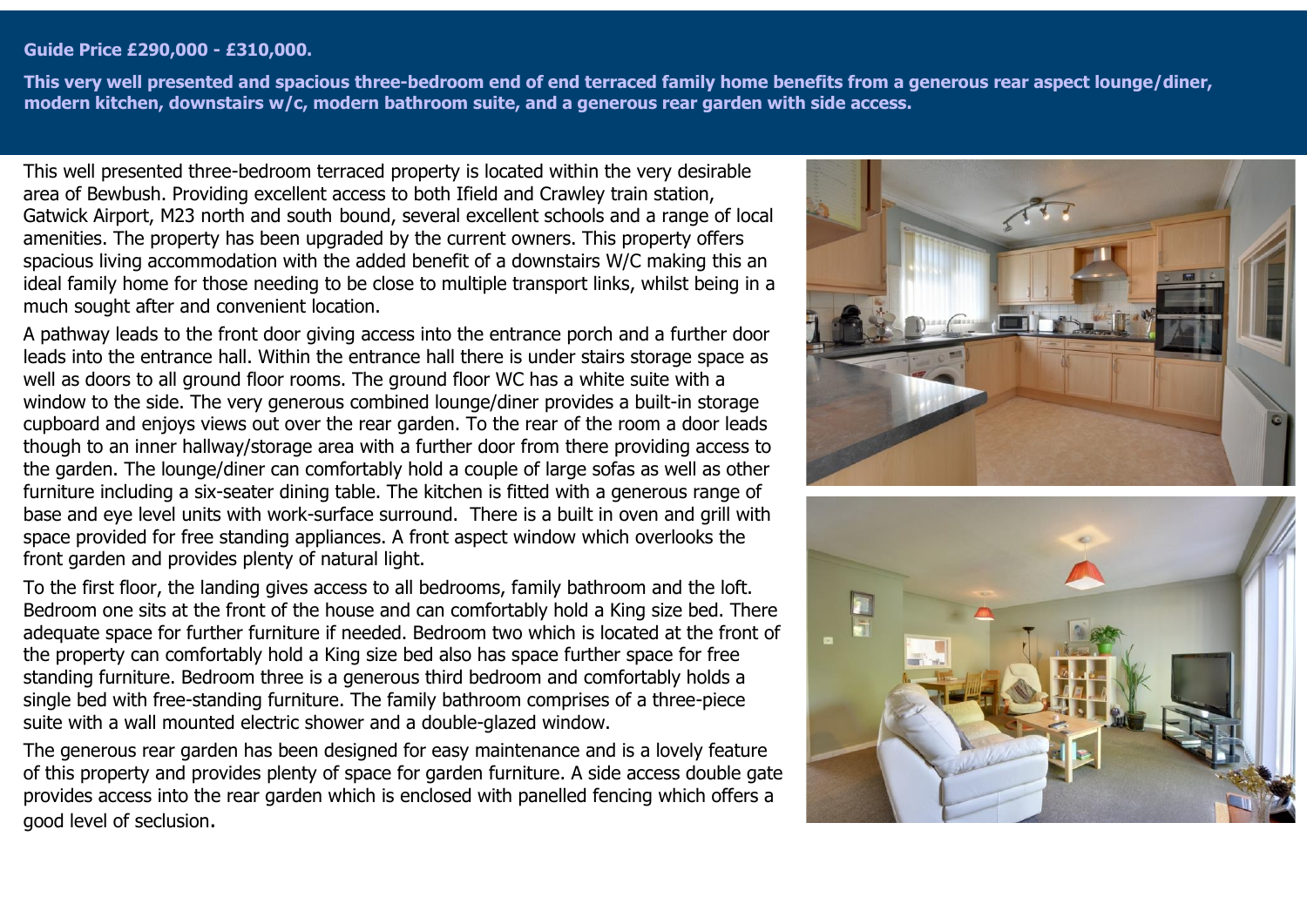## **Room Details**

## Ground Floor

Entrance Hall Downstairs Cloakroom

Kitchen/Breakfast Room 11'0" x 9'10" (3.35m x 3.00m)

First Floor

## Landing

**Outside** 

Front Garden

Rear Garden

Storage Cupboard





Total area: approx. 91.1 sq. metres (980.9 sq. feet) These drawings are for representational purposes only. Drawn by Brian Blunden Plan produced using PlanUp.

Whilst every care is taken to ensure the accuracy of these details no responsibility for errors or misdescription can be accepted nor is any guarantee offered in respect of the property. These particulars do not constitute any part of an offer or contract.

www.mandpproperty.co.uk 01293 531721